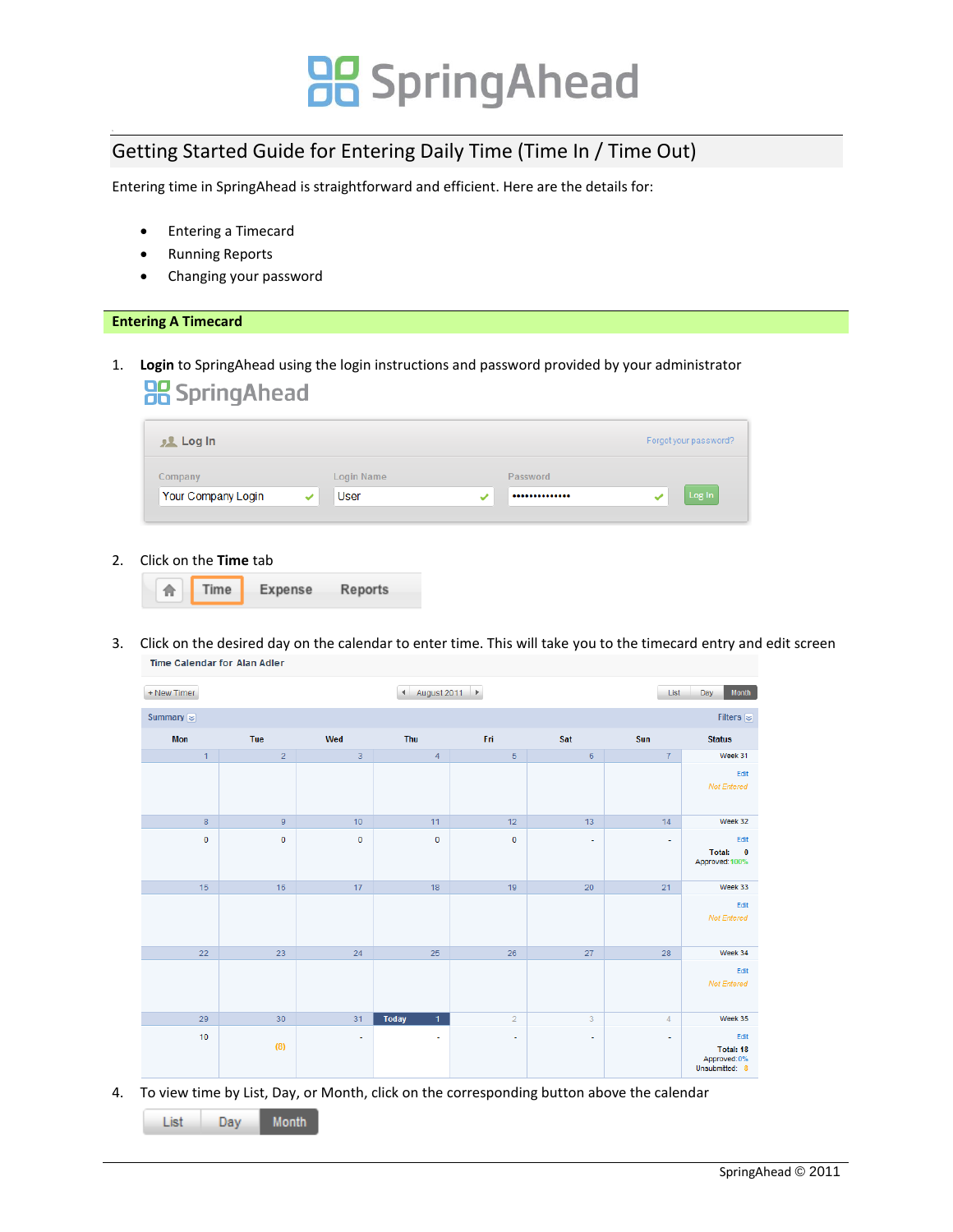#### 5. At the time entry screen, click the **Add** button

|                                             | <b>Enter Time for Alan Adler</b>       |            |              |                         |          |              |              |                  | <b>View Timecard</b>                |
|---------------------------------------------|----------------------------------------|------------|--------------|-------------------------|----------|--------------|--------------|------------------|-------------------------------------|
| + New Timer                                 |                                        |            | $\leftarrow$ | Aug 29 - Sep 04, 2011 ▶ |          |              |              | List<br>Day      | Month                               |
| Summary $\approx$                           |                                        |            |              |                         |          |              |              |                  | Filters $\lvert \mathcal{G} \rvert$ |
| F<br>Date                                   | Project                                | Task       | Type         | Time in                 | Time out | <b>Break</b> | <b>Hours</b> | <b>Status</b>    |                                     |
| $\blacktriangleright$ Aug 29, 2011 - Monday |                                        |            |              |                         |          |              |              |                  |                                     |
| Aug 29                                      | Acme:Jeopardy<br>Recalibrating buzzers |            | Regular      | 6:00 AM                 | 2:00 PM  |              | 8.00         | Pending Approval | * -                                 |
| Г<br>Aug 29                                 | <b>IBM</b><br>Redesigned portal        | Web Design | Regular      | 3:00 PM                 | 6:00 PM  | 1.00         | 2.00         | Pending Approval | * *                                 |
| $+$ Add                                     |                                        |            |              |                         |          | Subtotal:    | 10.00        |                  |                                     |
|                                             |                                        |            |              |                         |          |              |              |                  |                                     |
| $\star$ Aug 30, 2011 - Tuesday              |                                        |            |              |                         |          |              |              |                  |                                     |
| $+$ Add                                     |                                        |            |              |                         |          | Subtotal:    | 0.00         |                  |                                     |

- 6. Fill in the necessary details (e.g. Project, Task, Time Type, Hours, and/or Memo)
	- a. Time may be entered in minute or decimal format. For example, 0.5 = 0:30
- 7. Click **Save** to save your information, or check off **Submitted** before you **Save** to submit the time for approval right away

| <b>Enter Time for Alan Adler</b>            |                                           |                          |                                     |         |          |              |              |                       | <b>View Timecard</b> |
|---------------------------------------------|-------------------------------------------|--------------------------|-------------------------------------|---------|----------|--------------|--------------|-----------------------|----------------------|
| + New Timer                                 |                                           | $\blacktriangleleft$     | Aug 29 - Sep 04, 2011 ▶             |         |          |              |              | List<br>Day           | <b>Month</b>         |
| Summary $\approx$                           |                                           |                          |                                     |         |          |              |              |                       | Filters $\approx$    |
| E<br>Date                                   | Project                                   | Task                     | Type                                | Time in | Time out | <b>Break</b> | <b>Hours</b> | <b>Status</b>         |                      |
| $\blacktriangleright$ Aug 29, 2011 - Monday |                                           |                          |                                     |         |          |              |              |                       |                      |
| $\Box$<br>Aug 29                            | Acme:Jeopardy<br>Recalibrating buzzers    |                          | Regular                             | 6:00 AM | 2:00 PM  |              | 8.00         | Pending Approval      | * *                  |
| E<br>Aug 29                                 | <b>IBM</b><br>Redesigned portal           | Web Design               | Regular                             | 3:00 PM | 6:00 PM  | 1.00         | 2.00         | Pending Approval      | * *                  |
| $+$ Add                                     |                                           |                          |                                     |         |          | Subtotal:    | 10.00        |                       |                      |
|                                             |                                           |                          |                                     |         |          |              |              |                       |                      |
| $\star$ Aug 30, 2011 - Tuesday              |                                           |                          |                                     |         |          |              |              |                       |                      |
| Date                                        | Project / Description                     | Task                     | Type                                | Time in | Time out | <b>Break</b> | <b>Hours</b> |                       |                      |
| w<br>8/30/2011                              | $\vert$ $\vert$<br><b>Hayward Project</b> | $\overline{\phantom{a}}$ | $\overline{\phantom{a}}$<br>Regular | 8:00 AM | 5:00 PM  | 1.00         | 8.00         |                       |                      |
| Submitted                                   | Worked on bridge re-construction design   |                          |                                     |         |          |              |              | Cancel<br><b>Save</b> |                      |
|                                             |                                           |                          |                                     |         |          | Subtotal:    | 0.00         |                       |                      |

8. Entries will appear in chronological order. A color coded status will appear above in the **Summary** section

| + New Timer                         |                   | Aug 29 - Sep 04, 2011 ▶ |                   | List            | <b>Month</b><br>Day |
|-------------------------------------|-------------------|-------------------------|-------------------|-----------------|---------------------|
| Summary $\left  \mathbf{a} \right $ |                   |                         |                   |                 | Filters $\approx$   |
| Unsubmitted:<br>8.00                | Rejected:<br>0.00 | Unapproved:<br>10.00    | Approved:<br>0.00 | Total:<br>18.00 |                     |

9. To quickly select all the entries, check the master checkbox at the top – you may also manually select or deselect boxes as needed. When ready, select the operation you want to perform from the box below. Selecting **Submit All** or **Submit Selected** will forward your time to your approver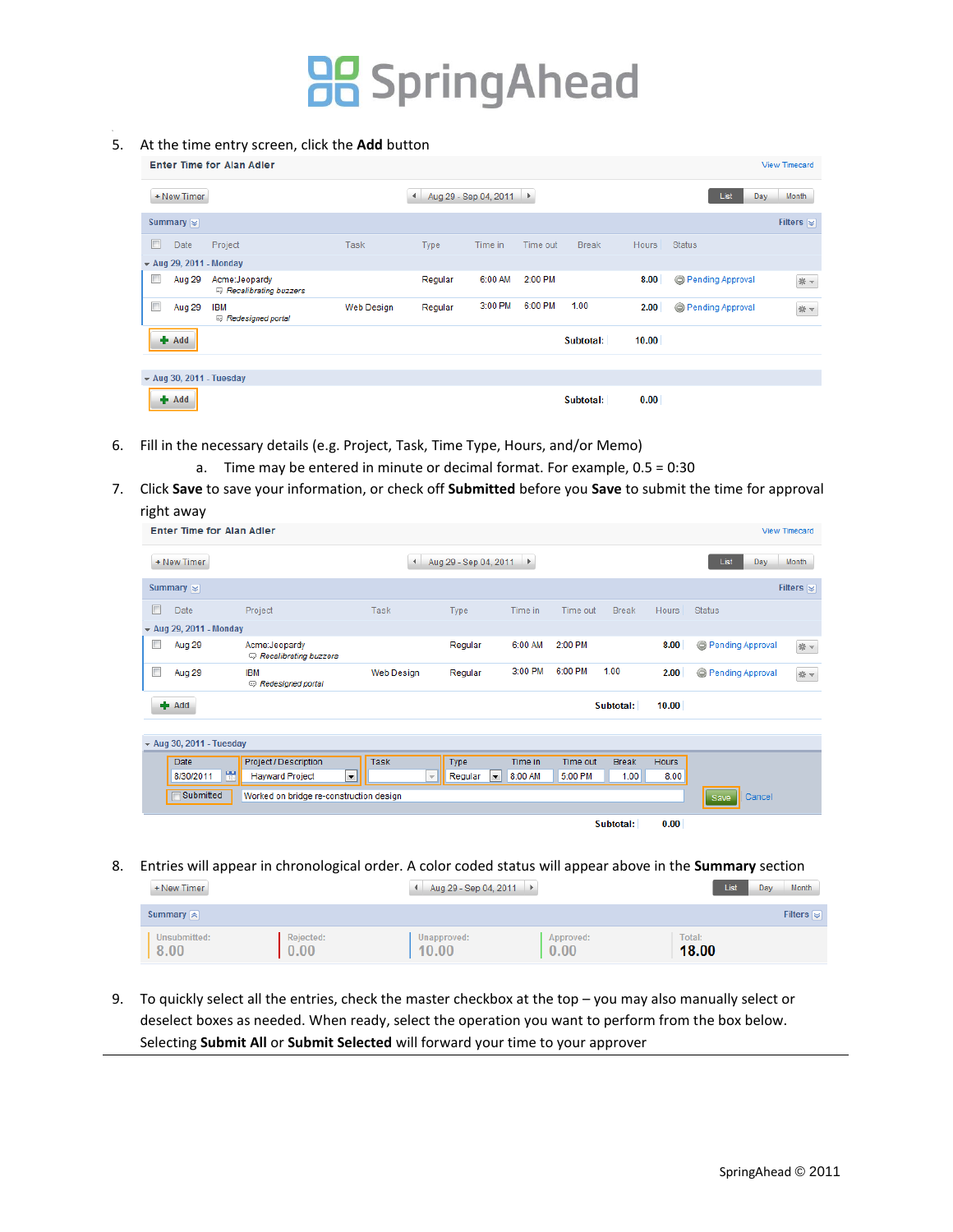|                         |                      | <b>Enter Time for Alan Adler</b>                                                                                                                                                  |                           |                         |         |          |              |              |                                               | View Timecard     |
|-------------------------|----------------------|-----------------------------------------------------------------------------------------------------------------------------------------------------------------------------------|---------------------------|-------------------------|---------|----------|--------------|--------------|-----------------------------------------------|-------------------|
|                         | + New Timer          |                                                                                                                                                                                   | $\blacktriangleleft$      | Aug 29 - Sep 04, 2011 ▶ |         |          |              |              | List<br>Day                                   | <b>Month</b>      |
|                         | Summary $\approx$    |                                                                                                                                                                                   |                           |                         |         |          |              |              |                                               | Filters $\approx$ |
| $\overline{\mathbf{v}}$ | Date                 | Project                                                                                                                                                                           | Task                      | Type                    | Time in | Time out | <b>Break</b> | <b>Hours</b> | <b>Status</b>                                 |                   |
|                         | $\star$ Aug 29, 2011 | - Monday                                                                                                                                                                          |                           |                         |         |          |              |              |                                               |                   |
| $\overline{\mathbf{v}}$ | Aug 29               | Acme:Jeopardy<br>Recalibrating buzzers                                                                                                                                            |                           | Regular                 | 6:00 AM | 2:00 PM  |              | 8.00         | Pending Approval                              | 崇一                |
| ☑                       | Aug 29               | <b>IBM</b><br>Redesigned portal                                                                                                                                                   | Web Design                | Regular                 | 3:00 PM | 6:00 PM  | 1.00         | 2.00         | Pending Approval                              | 崇一                |
|                         | $+$ Add              |                                                                                                                                                                                   |                           |                         |         |          | Subtotal:    | 10.00        |                                               |                   |
|                         |                      |                                                                                                                                                                                   |                           |                         |         |          |              |              |                                               |                   |
|                         |                      | $\star$ Aug 30, 2011 - Tuesday                                                                                                                                                    |                           |                         |         |          |              |              |                                               |                   |
| $\overline{\mathbf{v}}$ | Aug 30               | <b>IBM:Hayward Project</b><br>Worked on bridge re-construction design                                                                                                             |                           | Regular                 | 8:00 AM | 5:00 PM  | 1.00         | 8.00         | Not Submitted                                 | 崇一                |
|                         | $+$ Add              |                                                                                                                                                                                   |                           |                         |         |          | Subtotal:    | 8.00         |                                               |                   |
|                         | $\mathcal S$ elect   | X Delete                                                                                                                                                                          |                           |                         |         |          | Total:       | 18.00        |                                               |                   |
|                         |                      |                                                                                                                                                                                   |                           |                         |         |          |              |              | Last modified on 9/1/11 12:59pm by Alan Adler |                   |
|                         | <b>Terms</b>         |                                                                                                                                                                                   | <b>Attachments (None)</b> |                         |         |          | lnbox(0)     |              |                                               | $\odot$           |
|                         |                      | By submitting this timecard I hereby certify that the<br>hours shown were worked by me during the period<br>designated above and are approved by an<br>authorized representative. | Add Attachment            |                         |         |          | None         |              |                                               |                   |
|                         | Submit All v         | Unsubmit All +                                                                                                                                                                    |                           |                         |         |          |              |              |                                               |                   |

- 10. You may change or unsubmit data until the manager has approved it. Once a manager has approved the time, only the administrator can make changes
- 11. After saving or submitting, the status of each timecard will be shown in the rightmost **Status** column of the calendar (unapproved, rejected, or approved)

| Week 49                                                       | 12                       | 11     | 10                       | 9                        | 8                        |      |    |
|---------------------------------------------------------------|--------------------------|--------|--------------------------|--------------------------|--------------------------|------|----|
| Edit<br><b>Total: 20:30</b><br>Approved: 100%                 | $\sim$                   | $\sim$ | $\sim$                   | $\overline{2}$           | 3                        | 7:30 | 8  |
| Week 50                                                       | 19                       | 18     | 17                       | 16                       | 15                       | 14   | 13 |
| Edit<br><b>Total:</b><br>6<br>Approved: 0%<br>>Rejected: 100% | $\overline{\phantom{a}}$ | -      | $\overline{\phantom{a}}$ | $\overline{\phantom{a}}$ | $\overline{\phantom{a}}$ | 6    | ۰  |

#### **Running Reports**

1. Click **Reports** in the Navigation Bar

|--|

2. Select the type of report, specify the date range and details, and click **Run**